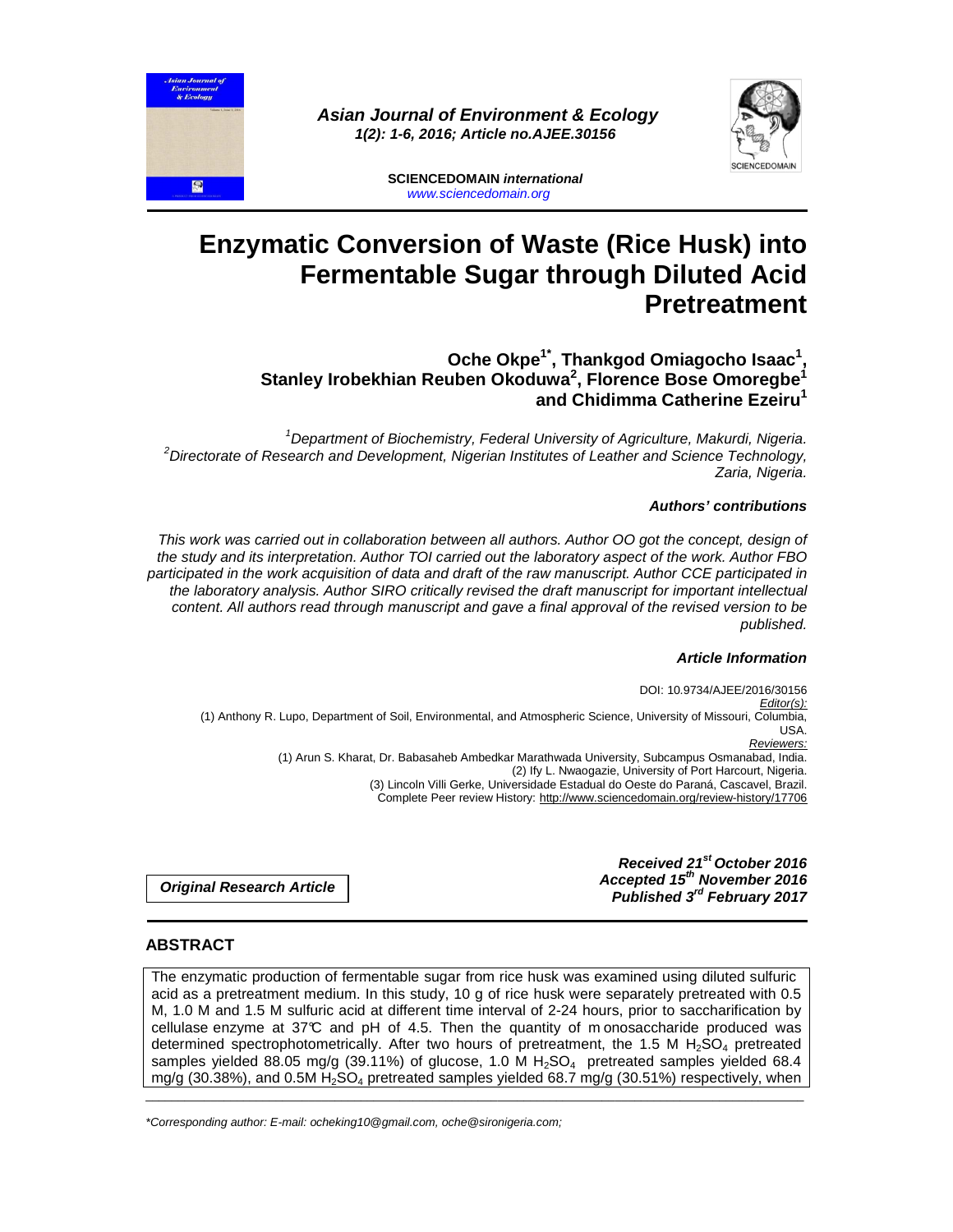compared with the un-pretreated sample (20.4 mg/g). However, after two hours, the production of glucose significantly reduced with increase time, except with 1.0 and 0.5 M  $H_2SO_4$  pretreated sample which significantly increase at 4 hours (82.5 and 76.5 mg/g respectively). The result suggests that sulfuric acid enhances the release of fermentable sugar, and that the yield is dependent on the concentration of acid and the time of treatment. The reduction in glucose yield over time as shown in the results could be due to the ability of the acid to liberate sugar which may be washed off during the washing process to remove the acid prior to the hydrolysis by enzyme.

Keywords: Lignocelluloses; pretreatment; saccharification; rice husk; enzyme.

#### **1. INTRODUCTION**

Fermentable sugars are important prerequisite for ethanol production, and they are insufficient for production of the required amount of ethanol, in spite of the abundance of raw materials [1,2].

There has been an un-ending debate over bioethanol produced from food crops and future food security [3]. Although at the moment the bioethanol produced by a nation is dependent on the prevalent feedstock (for example, sugarcane for Brazil, corn for USA and cassava for Nigeria), it is increasingly understood that 1<sup>st</sup>-generation bioethanol produced primarily from food crops is limited in its ability to achieve targets for oilproduct substitution, climate change mitigation and economic growth [4,5]. The sustainable production of these fuels is still currently under review, as is the possibility of creating undue competition for land and water used for food and fiber production [6]. A possible exception that appears to meet many of the acceptable criteria is ethanol produced from sugar cane and cassava [4]. These concerns have accelerated interest in developing bioethanol produced from non-food biomass [7,8,9].

Research efforts have been focused on designing economically viable processes capable of sustainably producing high amounts of bioethanol. The cost effectiveness of bioethanol production through hydrolysis of starchy substrates by using enzymatic/microbial processes has been proved commercially viable [10]. The main sources of sugar required to produce ethanol come from fuel or energy crops, which include maize, cassava and cassava products, wheat crops, waste straw, guinea corn husk, rice husk, millet husk sawdust and sorghum plant. However, rice husk ash is a great environmental threat causing damage to land and surrounding area where it is dumped [11,12].

Rice husk (RH) is one of the most widely available agricultural wastes in many rice producing countries around the world. It contributes to about 20% of the weight of rice [13]. Globally, approximately 600 million tons of rice paddies are produced each year. On average 20% of the rice paddy is husk, giving an annual total production of 120 million tones [7]. In majority of rice producing countries much of the husk produced from processing of rice is either burnt or dumped as waste [14], hence the need for a clean energy technology throughout the world to meet energy demand due to decline in fossil fuel [15,16].

Rice husk removal during rice refining, creates disposal problem due to its less commercial interest, or handling and transportation. Therefore, the commercial use of rice husk and its ash is an alternative solution to its disposal problem [14]. Rice husk contains 75-90% organic matter such as cellulose and lignin, while the rest are mineral components such as silica, alkalis and trace elements [14].

Pretreatment is a crucial process step for the biochemical conversion of lignocellulosic biomass into fermentable sugar [17,18]. It is required to alter the structure of cellulosic biomass to make cellulose more accessible to the enzymes that convert the carbohydrate polymers into fermentable sugars [19,20]. Possible goals include the removal of lignin and disruption of the crystalline structure of cellulose [8,19,21].

#### **2. MATERIALS AND METHODS**

#### **2.1 Materials/Chemicals**

Cellulase extracted from Trichodermareesei, was purchased from Zayo Sigma [ZSA] Chemical Ltd Denmark. Dinitrosalicylic acid reagent (DNS), citrate monohydrate, D(+) glucose monohydrate, sodium hydroxide, Sulfuric acid were purchased from the dealers and were of analytical grades.

#### **2.2 Sample Collection**

Four hundred grams (400 g) of rice husks were collected from Milva rice mill dump site in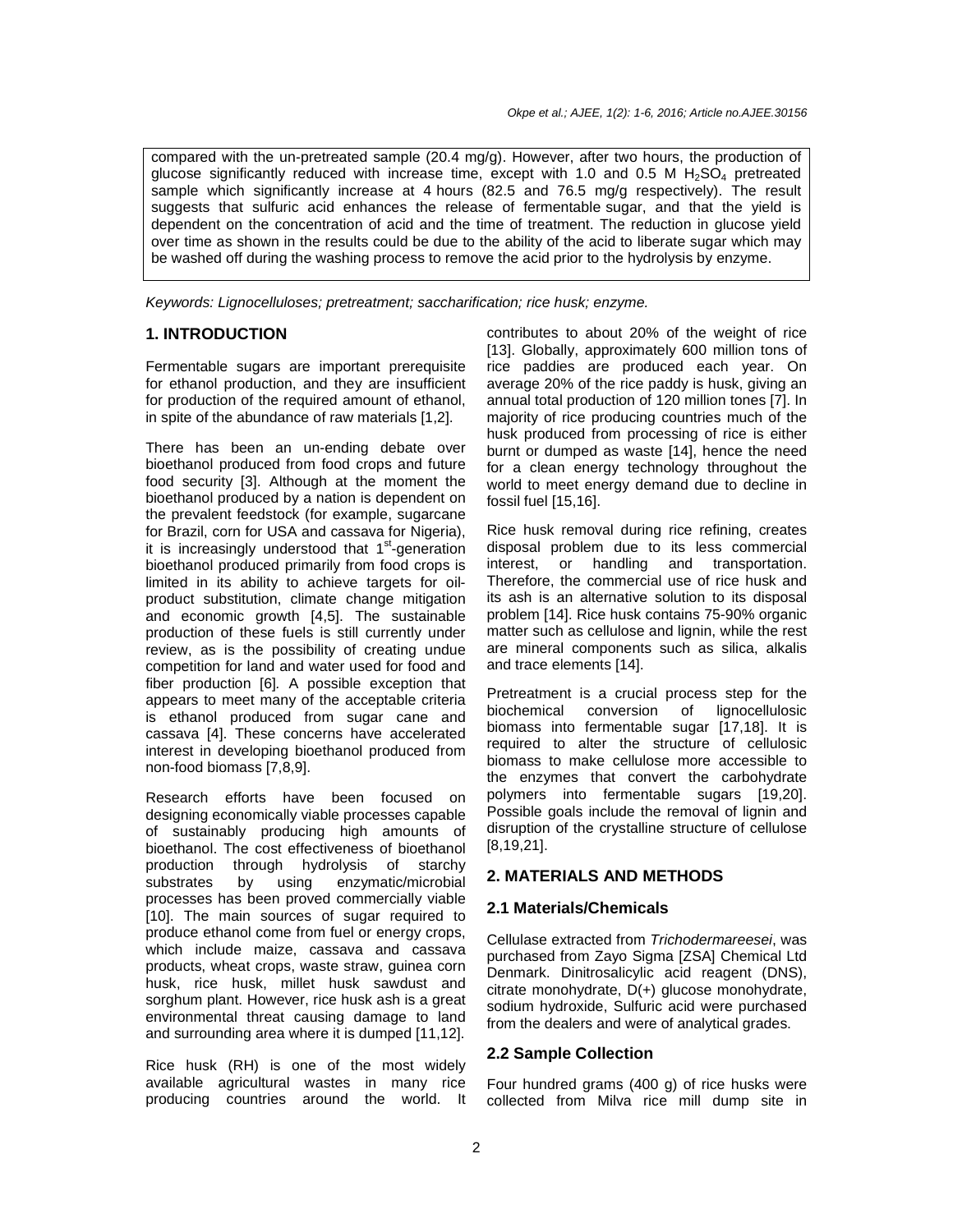Okpe et al.; AJEE, 1(2): 1-6, 2016; Article no.AJEE.30156

Makurdi, Benue State. They were aseptically collected in polythene bag and taken to the Biochemistry laboratory, University of Agriculture, Makurdi, Nigeria for further analysis.

The husk was shade dried at room temperature, and milled into powdered form. The powder obtained was subjected to pretreatment options.

## **2.3 Pre-treatment Protocol**

Ten grams of the powdered sample was weighed into 20 different 250 ml conical flasks. To a set of five flasks labeled 2 hr, 4 hr, 6 hr, 8 hr and 24 hr, 90 mL of 0.5 M sulfuric acid was added respectively, to represent group 1. To another set of five flasks labeled 2 hr, 4 hr, 6 hr, 8 hr and 24 hrs, 90 mL of 1.0 M sulfuric acid was added to represent group 2. The third set of five flasks labeled 2 hr, 4 hr, 6 hr, 8 hr and 24 hrs, 90 mL of 1.5 M sulfuric acid was added to represent group 3. For same incubation time, a set of control was set up using distilled water.

Each group mixture was allowed to stand. After two hours, the flasks labeled 2 hr were decanted and the pretreated samples washed several times with distilled water to remove the remaining acid solution, and subjected to air-dry in a sterile petri dish. The same method was applied to the 4 hr, 6 hr, 8 hr, and 24 hr labeled preparations. The resulting dried pretreated samples were stored and labeled accordingly [22].

# **2.4 Enzyme Hydrolysis**

Enzymatic hydrolysis was carried out by method described by Fang et al. [23], using commercial cellulase enzyme, purchased from Zayo Sigma [ZSA] Chemical Ltd Denmark.

Two grams of each pretreated sample was weighed inside separate 30 mL test tubes and labeled accordingly, followed by addition of 15mL citrate buffer ( $pH$  4.5) and 200  $\mu$ L of tetracycline and griseofulvine (prepared by dissolving 500mg of each in a combined volume of 100 mL of 70% ethanol). Sterile distilled water was added to make up to the mark, and 0.5 mL of cellulase enzyme was added and stirred at intervals of 48 hrs at 37°C and pH of 4.8.

After filtration and centrifugation, the hydrolysate was collected in separate sample tubes labeled according to the condition of pre-treatment.

# **2.5 Determination of Reducing Sugar Concentration**

The reducing sugar content in the hydrolysates was estimated according to the protocol of Miller [24], as modified by Anamaria et al. [25].

# **3. RESULTS AND DISCUSSION**

The plot of concentration of glucose against time of pretreatment is presented in Figs. 1 and 2. In this study, sulfuric acid was used to pretreat the polysaccharide content of rice husk, followed by saccharification of the polysaccharide by cellulose. From the results, the total soluble sugar concentrations increased to 88.05, 68.4, and 68.7 mg/g upon pretreatment with 1.5, 1.0 and 0.5M  $H_2SO_4$  respectively, when compared with the un-pretreated sample (20.4 mg/g). However, after two hours, the production of glucose significantly reduced with increasing time, except with 1.0 and 0.5 M  $H_2SO_4$  pretreated sample which significantly increased at 4 hours (82.5 and 76.5 mg/g respectively).

Rice husk contains sugar in the form of polysaccharides such as starch. They need to be pretreated for removal of lignin and disruption of the crystalline structures of cellulose, so that cellulase enzyme can utilize them efficiently. Pretreatment for a long time has been recognized as one of the most expensive processing steps in cellulosic biomass conversion, and several recent articles provide a general overview in the field [17,18].

The results of the present findings demonstrated that 1.5M sulfuric acid induced significant production of monomeric sugars after 2 hours of pretreatment as compared with other concentrations used. However, monomeric sugars production decreases with an increased time of pretreatment, which agrees with reported work on effects of time and acid concentration on the yield of glucose released from solid debris [26]. The reduction in glucose yield over time as shown in the results could be due to the ability of the acid to liberate certain inhibitors (such as fufural, and hydroxyl methylfufural) from the sample during the treatment process, which in turn interferes with the generation of desired fermentable sugar. However, the sugar may be reduced during the washing process to remove the acid prior to enzyme hydrolysis, because the acid has the ability to liberate free sugar from the cellulose chain, thereby leading to the most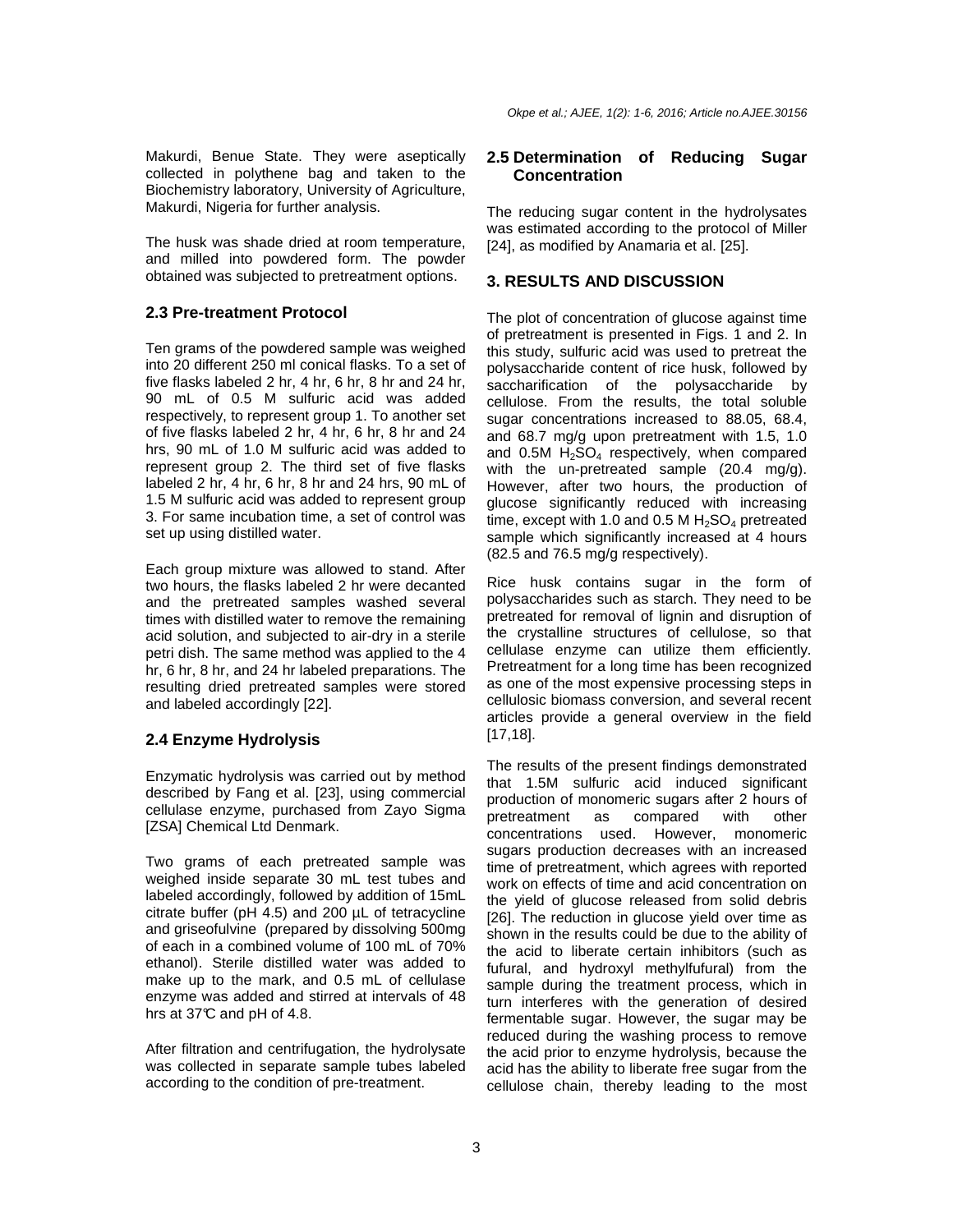severe treatments having generated a greater dissolution of sugar in the pretreatment liquid [26].

It can be adduced that dilute sulfuric acid is an option for pretreatment of rice husk for the production of fermentable sugar, and thus, agrees with earlier findings of [25,27] which

stated that acid pretreatment of lignocellulose gives high yield of fermentable sugar. The acid has the ability to promote hydrolysis of hemicelluloses and part of the amorphous cellulose that results in high recovery of hemicelluloses as monomers in liquid fraction, thus, report on high cellulose content in the solid fraction has been observed [28,29,30].



**Fig. 1. The plot of concentration of glucose against time of treatment with sulfuric acid**  Group 1: Sample + 0.5M H<sub>2</sub>SO<sub>4</sub>; Group 2: Sample + 1.0M H<sub>2</sub>SO<sub>4</sub>; Group 3: Sample + 1.5M H<sub>2</sub>SO<sub>4</sub>; Group 4: Sample + Distilled  $H_2O$ 



**Fig. 2. Standard plot of glucose concentration**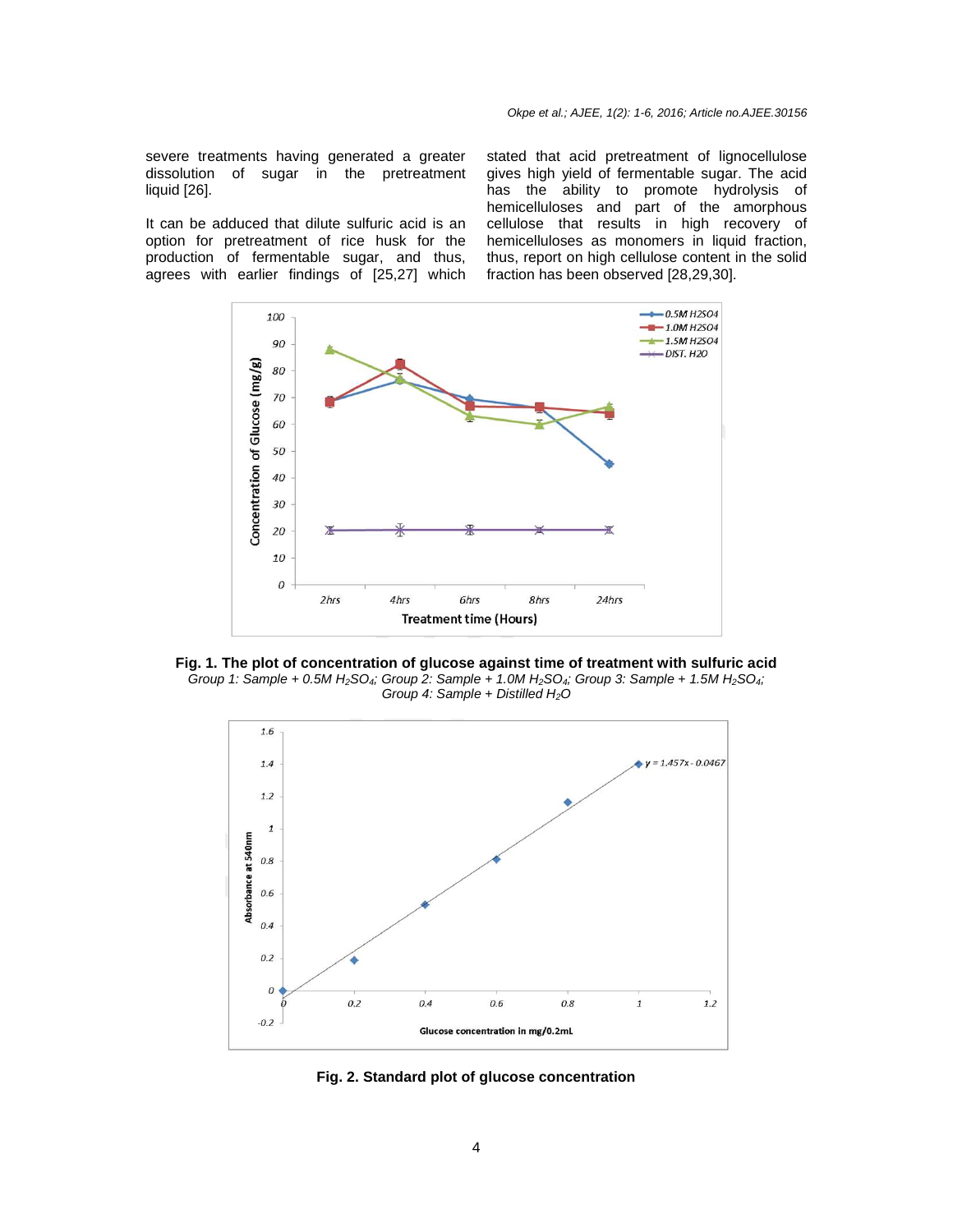Okpe et al.; AJEE, 1(2): 1-6, 2016; Article no.AJEE.30156

## **4. CONCLUSION**

The results showed that dilute sulfuric acid pretreatment of lignocellulosic materials such as rice husk is an effective method in enhancing the activity of enzymes use in the saccharification of rice husk into fermentable sugar, thereby leading to increased yield. The applications of 1.5 M sulfuric acid could maximize the cost effectiveness of the treatment process as seen from the results. Higher concentration may attract more capital cost and may lead to greater loss of the sugar during washing, as a result of the formation of other degradation products which affects enzymatic processes.

## **ACKNOWLEDGEMENTS**

Authors express gratitude to Dr. J. Ikwebe of Biochemistry Department, University of Agriculture, Makurdi-Nigeria, for his technical support in the research.

### **COMPETING INTERESTS**

Authors have declared that no competing interests exist.

#### **REFERENCES**

- 1. Mohammed A, Oyeleke SB, Egwim EC. Pretreatment and hydrolysis of cassava peels for fermentable sugar. Asian Journal of Biochemistry; 2013. DOI: 10.3923/ajb.2013
- 2. Baral NR, Li J, Jha AJ. Fermentable sugars and microbial inhibitors formation from two stage pretreatment of corn stalk with variation in particle size and severity factors. African Journal of Biotechnology. 2015;14(39):2800-2811.
- 3. Ikwebe J, Harvey AP. Enzymatic saccharification of cellulose: A study of mixing and agitation in an oscillatory baffled reactor and a stirred tank reactor, Biofuels. 2015;6(3-4):203-208.
- 4. Sims R, Taylor M, Saddler J, Mabee W. IEA's Report on  $1<sup>st</sup>$  to  $2<sup>nd</sup>$  Generation Biofuels Technologies; 2009.
- 5. Ikwebe J. Intensification of bioethanol by simultaneous saccharification and fermentation in an oscillatory baffled reactor. Thesis submitted to the school of chemical engineering and advanced materials, Newcastle University; 2012.
- 6. Fischer J, Lopes V, Santos EFO, Coutinho FU, Cardoso V. Second generation ethanol production using crude enzyme complex produced by fungi collected in Brazilian cerrado (Brazilian savanna). Chemical Engineering Trans. 2014;38:487- 492.
- 7. Gómez SMR, Andrade RR, Santander CG, Costa AC, Maciel FR. Pretreatment of sugar cane bagasse with phosphoric and sulfuric diluted acid for fermentable sugars production by enzymatic hydrolysis. Chemical Engineering Trans. 2010;20: 321-326.
- 8. Gupta RB, Demirbas A. Gasoline,diesel and ethanol biofuelss from grasses and plants. Cambridge: Cambridge University Press; 2010.
- 9. Silva FB, Romão BB, Cardoso VL, Coutinho FU, Ribeiro EJ. Production of ethanol from enzymatically hydrolyzed soybean molasses. Biochemical Engineering Journal. 2012;6961-68.
- 10. Pothiraj C, Arun A, Eyini M. Simultaneous saccharification and fermentation of cassava waste for ethanol production. Biofuel Research Journal. 2015;5:196-202.
- 11. Marc YM. The potential environmental impact of waste from cellulosic ethanol production. Journal of Air & Waste Management. Association. 2012;60(2) 245-250.
- 12. Obueh HO, Ikenebomeh MJ. Bioethanol production and compositional changes during fermentation of cassava processing wastes from a local cassava mill, International Journal Current Research in Bioscience and Plant Biology. 2014;1(4): 43-51.
- 13. Silas A, Ospina MA, Delvasto S, Majia De Gutierrez R. Study on the Pozzolanic property of silica obtained from rice husk by chemical and thermal processes. IPSS. 2007;4(11):4311-4318.
- 14. K Ajay, M Kalyani, K Devendra, Om P. Properties and industrial applications of rice husk: A review. International Journal of Emeritus Technology and Advance Engineering. 2012;2(10):86-91.
- 15. Mohiuddin O, Mohiudin A, Obaidillah M, Ahmed H, Asumadu-Sarkodie S. Electricity production potential and social benefit from rice husk, a case study in Pakistan; 2016. DOI: 10.1080/23311916.2016.1177156, 2016
- 16. Asumadu-Sarkodie S, Owusu PA. The potential and economic viability of wind